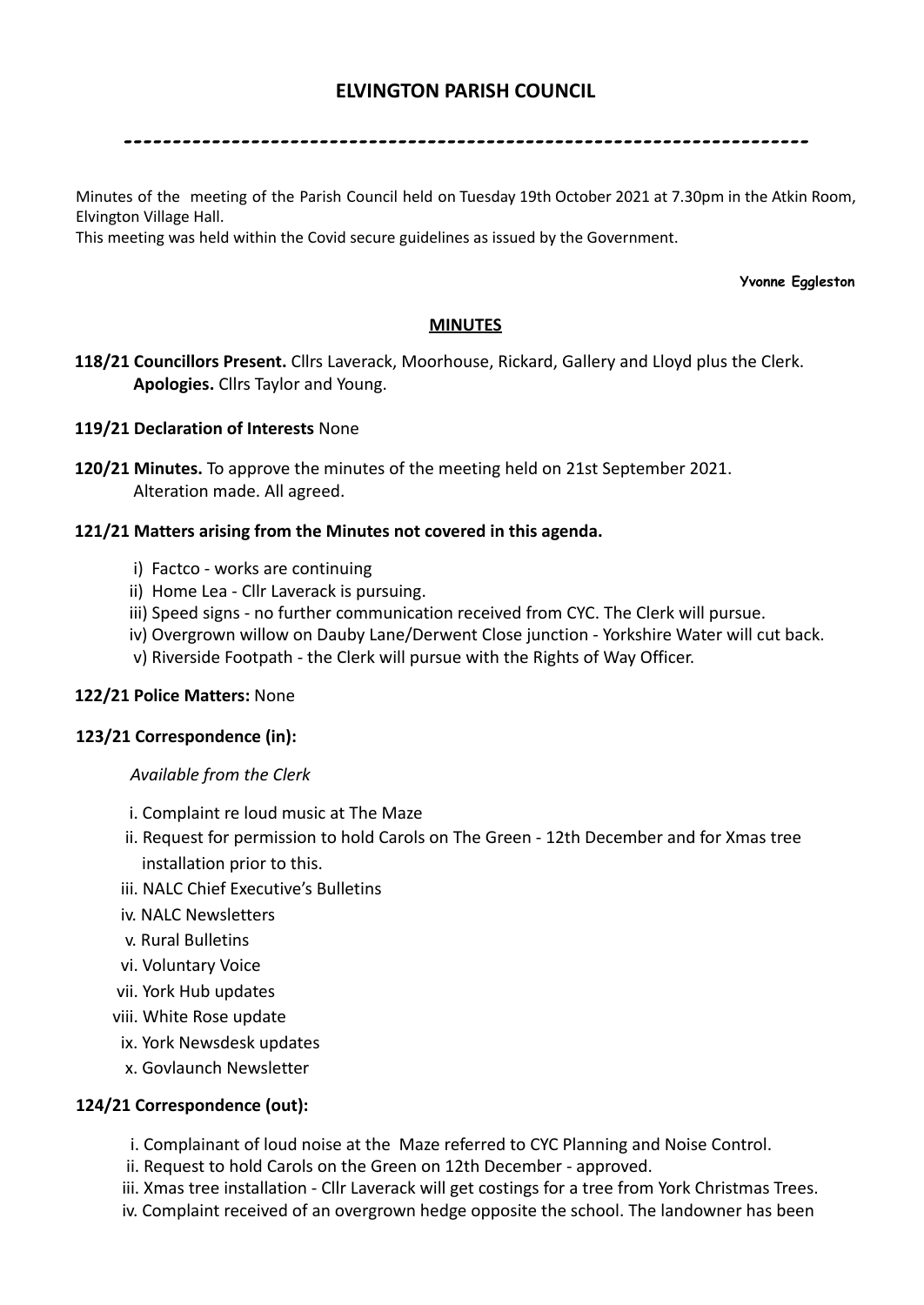notified.

### **125/21 Financial.**

Receipts to note: None

i) CYC - precept - £6297.50

Payments to approve:

None

Other Matters:

i. Operating Statement to be checked by Councillors. Approved by All. Bank statement checked by Cllr Moorhouse.

## **126/21 Planning Applications:**

New Applications:

21/02193/FUL - Single storey extension - 8 Church Green, Elvington, YO41 4AE for M Stonier

No objections.

Approvals:

21/01190/FUL - Two storey rear extension - 3 Hopewell Place, Main Street, Elvington, YO41 4AJ for Mr Ware

21/01620/FUL - Revised plans for two storey side and single storey rear extensions - Merske House, 4 Dovecote Garth, Elvington, YO41 4BH for Mr Sherwood

Refusals:

Applications withdrawn:

Other Matters:

**127/21 Risk Register** - Cllr Rickard presented a draft of the Risk Register. A list of actions was agreed and will be processed for the next meeting.

## **128/21 Highways, Paths and Verges**

- i. Beckside crossing Cllr Laverack met with Mr Greg Morgan (CYC) and Cllr Vassie. A list of possible types of crossing is being put together.
- ii. Wheldrake Lane Mr Dave Mercer (CYC) has confirmed that the junction is included on a Danger Reduction Programme and that the works will be funded. Drawings are currently being done and will probably be on next year's programme of works.
- iii. HGVs and speeding meeting with Sutton upon Derwent Parish Council arranged for Thursday 28th October at 7.30pm. Cllrs Laverack and Gallery to attend.
- iv. Community Payback Scheme is still not operational because of Covid travel restrictions.
- **129/21 Legacy Project** Cllr Lloyd confirmed that an application for £10k had been made to support the project. He expects to hear back in January. He will give more details at the next meeting.